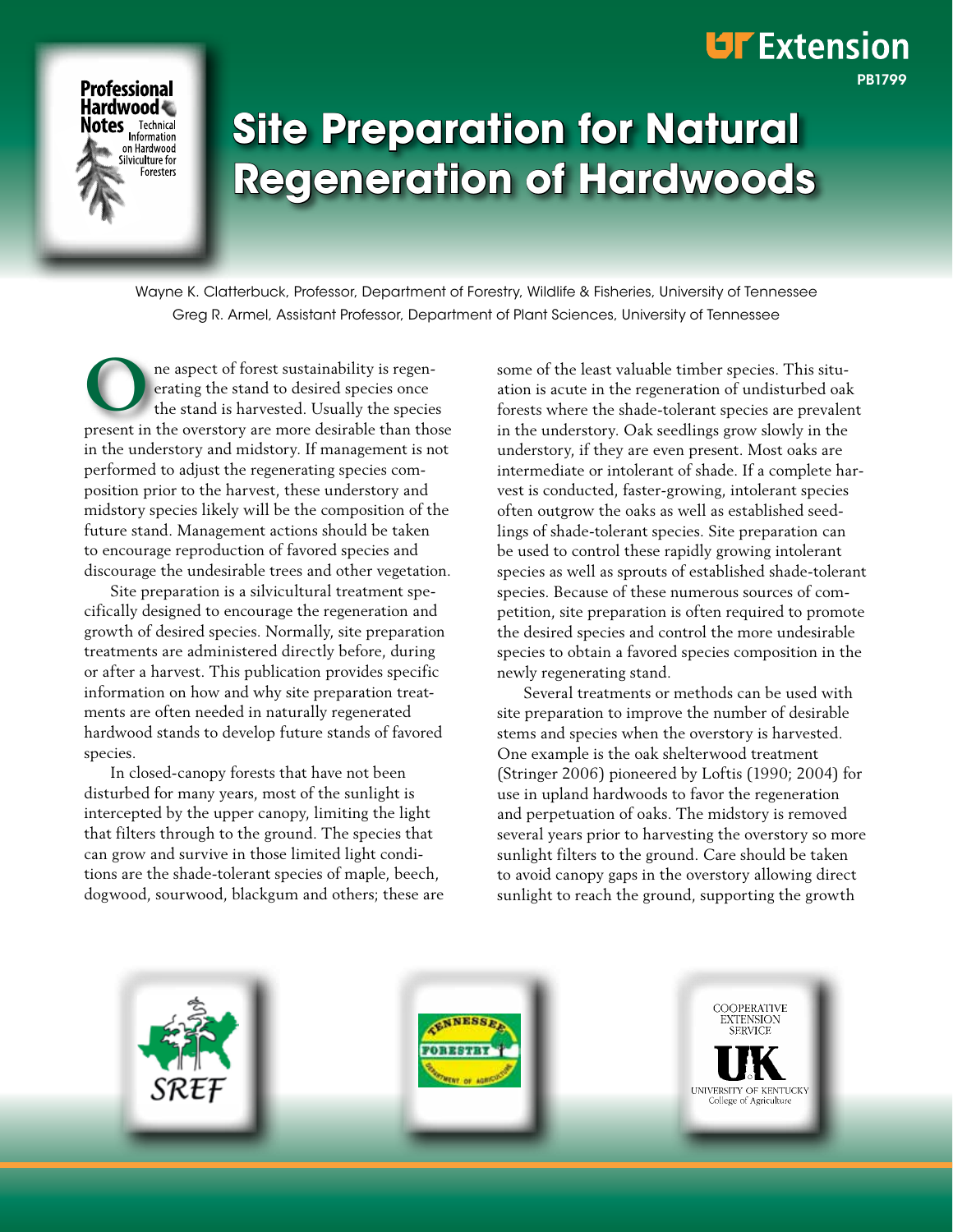of shade-intolerant species rather than the slowergrowing oaks. The shade-tolerant understory is also controlled to provide more resources, particularly sunlight, and less competition for the oak seedlings. Both of these management actions increase the probability of oaks becoming a component of the future overstory by developing greater oak size and numbers before the overstory or shelter is removed. Therefore, oak has a head start in growth over its competitors that is lacking if site preparation is not conducted.

## Reproductive mechanisms

 Most hardwoods reproduce from seed; from root, seedling or stump sprouts; or from advance reproduction, i.e., seedlings or saplings already present before the harvest. Each reproductive source (seeds, sprouts, advance reproduction) may favor one species over other species (Table 1).

 Almost all hardwood species reproduce from sprouting. The intact root system gives stems produced from sprouting a growth advantage over those that originate from seed. The residual trees should be cut close to the ground to induce sprouting from the ground level. Sprouts originating aboveground on the stump are structurally weak and will usually break with age or be deformed.



*Sprouts originating high on the stump are structurally weak. Trees should be cut as close to the ground as possible to induce sprouting near the ground level.*

 Although stump sprouting will occur on larger stems, the probability of sprouting diminishes with increasing stem size above 8 to 10 inches (Johnson 1977; McGee 1978). A few species that prolifically root sprout are black locust, sassafras and sweetgum. If these species are not desired in the future stands, residual stems should be treated with herbicide to ensure the root system is killed and roots will not sprout.

 Poorly formed trees of preferred species that are less than 2 or 3 inches in diameter are frequently cut to encourage sprouting. The sprouts often provide a centralized stem that has better quality potential (stem form) than the initial stem and will grow faster than the original stem. The existing stem was probably barely surviving and maintaining itself under growing conditions that were less advantageous and may not be able to respond to release once favorable conditions for growth are provided.

 Many stumps initially have multiple sprouts. With time, the number of sprouts per stump diminishes as they compete with each other for resources. One or more of the most dominant sprouts eventually will remain. Growth is partitioned among the multiple sprouts. If sprout clumps are thinned to fewer (one or two) sprouts, then sprout growth increases, because more energy/resources are allocated to fewer stems. Thinned sprouts grow faster with greater growth rates than unthinned sprout clumps (Rogers and Johnson 1989).

 Trees will also reproduce from seed. The most critical time during a tree's lifetime is when the seed is germinating. Moisture, sunlight, temperature and soil condition must be advantageous for a germinating seed to survive. To continue growing, seeds must establish a root system as well as a shoot to create energy from photosynthesis. Thus, initial growth for many species is slow. Shoot growth from germinating seed is much slower than sprouts from intact root systems. The exceptions are yellow-poplar and black cherry, which have the inherent ability to grow fast from seed. These two species also increase their reproductive numbers after a harvest because their seed remains viable in the forest duff for four to seven years, while the seed of most other species remain viable for a short period of time, usually overwinter. The soil surface serves as a seed bank for these species. When the overstory and midstory are removed, the large number of accumulated seeds germinates, grows fast and overwhelms other species.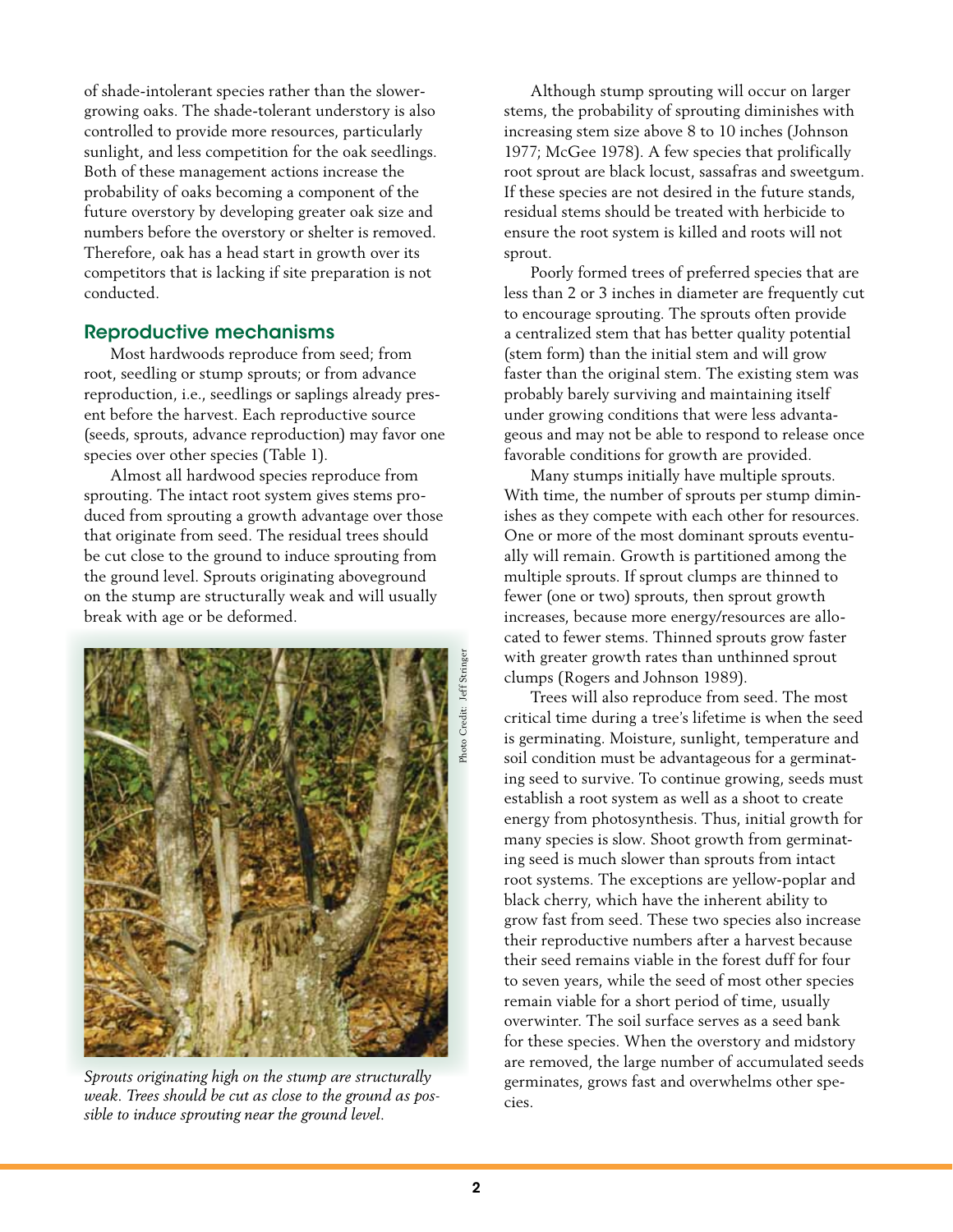|                        | Relative importance of reproduction source in relation to species regeneration potential <sup>a</sup> |                                |                                             |                                      |                                             |                           |
|------------------------|-------------------------------------------------------------------------------------------------------|--------------------------------|---------------------------------------------|--------------------------------------|---------------------------------------------|---------------------------|
| <b>Species</b>         | Seed from<br>current seed<br>crop                                                                     | Seed stored<br>in forest floor | <b>Advance</b><br>reproduction <sup>b</sup> | <b>Stump</b><br>sprouts <sup>c</sup> | Root sprouts<br>(suckers) from<br>cut trees | <b>Shade</b><br>tolerance |
| American basswood      |                                                                                                       |                                | 1                                           | 1                                    | 2                                           | tolerant                  |
| American beech         |                                                                                                       |                                | $\mathbf{1}$                                | 3                                    | $\overline{2}$                              | very tolerant             |
| American elm           |                                                                                                       |                                | $\mathbf{1}$                                | 3                                    | $\overline{2}$                              | intermediate              |
| American holly         |                                                                                                       | $\mathbf{1}$                   | $\overline{2}$                              | $\overline{2}$                       |                                             | very tolerant             |
| American hornbeam      |                                                                                                       |                                | 1                                           | 2                                    |                                             | very tolerant             |
| Ash, green & white     |                                                                                                       | $\mathbf{1}$                   | $\mathbf{1}$                                | $\overline{2}$                       |                                             | intermediate              |
| Bigtooth aspen         | $\overline{2}$                                                                                        |                                | 3                                           | 3                                    | $\mathbf{1}$                                | very intolerant           |
| <b>Black cherry</b>    |                                                                                                       | 1                              | $\overline{2}$                              | 2                                    |                                             | intolerant                |
| Blackgum               |                                                                                                       |                                | $\mathbf{1}$                                | $\overline{2}$                       |                                             | tolerant                  |
| <b>Black locust</b>    |                                                                                                       | $\overline{2}$                 |                                             |                                      | $\mathbf{1}$                                | very intolerant           |
| <b>Black walnut</b>    | $\overline{1}$                                                                                        |                                | $\mathbf{1}$                                | $\overline{2}$                       |                                             | intolerant                |
| <b>Black willow</b>    | 1                                                                                                     |                                |                                             | $\overline{2}$                       | $\overline{2}$                              | very intolerant           |
| <b>Boxelder</b>        | $\overline{2}$                                                                                        |                                | $\mathbf{1}$                                | ı                                    |                                             | tolerant                  |
| <b>Buckeye</b>         | 1                                                                                                     | $\mathbf{1}$                   | $\overline{2}$                              | $\overline{2}$                       |                                             | tolerant                  |
| <b>Butternut</b>       |                                                                                                       |                                | 1                                           | $\overline{2}$                       |                                             | intolerant                |
| Cucumbertree           |                                                                                                       | $\mathbf{1}$                   | $\overline{2}$                              | 2                                    |                                             | intermediate              |
| Eastern cottonwood     | 1                                                                                                     |                                |                                             | 1                                    | 3                                           | very intolerant           |
| Eastern hophornbeam    |                                                                                                       |                                | $\mathbf{1}$                                | $\overline{2}$                       |                                             | very tolerant             |
| Eastern redbud         |                                                                                                       | $\overline{2}$                 | $\mathbf{1}$                                | 1                                    |                                             | tolerant                  |
| Flowering dogwood      |                                                                                                       |                                | $\mathbf{1}$                                | $\overline{2}$                       |                                             | very tolerant             |
| Hackberry & sugarberry |                                                                                                       |                                | $\mathbf{1}$                                | 3                                    |                                             | intermediate              |
| Hickories <sup>d</sup> |                                                                                                       |                                | $\mathbf{1}$                                | 3                                    |                                             | intermediate              |
| Oaks <sup>e</sup>      |                                                                                                       |                                | 1                                           | $\overline{2}$                       |                                             | intermediate              |
| Persimmon              |                                                                                                       | $\overline{2}$                 | $\mathbf{1}$                                | ı                                    | $\overline{2}$                              | very tolerant             |
| Red maple              |                                                                                                       |                                | $\mathbf{1}$                                | $\overline{2}$                       |                                             | tolerant                  |
| River birch            | 1                                                                                                     |                                | $\sqrt{2}$                                  | $\overline{c}$                       |                                             | intolerant                |
| Sassafras              |                                                                                                       |                                | $\mathbf{1}$                                | $\overline{2}$                       | 1                                           | intolerant                |
| Silver maple           |                                                                                                       |                                | 1                                           | 2                                    |                                             | tolerant                  |
| Slippery elm           |                                                                                                       |                                | 1                                           | 3                                    | 2                                           | tolerant                  |
| Sourwood               |                                                                                                       | $\overline{2}$                 | $\mathbf{1}$                                | 1                                    |                                             | tolerant                  |
| Sugar maple            |                                                                                                       |                                | $\mathbf{1}$                                | $\overline{2}$                       |                                             | very tolerant             |
| Sweetgum               | $\mathbf{1}$                                                                                          |                                |                                             | $\mathbf{1}$                         | $\mathbf{I}$                                | intolerant                |
| Sycamore               | $\mathbf{1}$                                                                                          |                                | $\overline{2}$                              | $\overline{2}$                       |                                             | intolerant                |
| Yellow birch           | 1                                                                                                     |                                | $\overline{2}$                              |                                      |                                             | intermediate              |
| Yellow-poplar          |                                                                                                       | $\mathbf{1}$                   | $\overline{2}$                              | $\overline{2}$                       |                                             | intolerant                |

## **Table 1. Sources of reproduction and shade tolerance of some species in hardwood forests.**

 $a_1$  = primary source; 2 = potentially significant, but not a primary source; 3 = minor source. Relative importance of reproduction source is for sawtimber-size stands

<sup>b</sup> Includes seedlings, seedling-sprouts and root sprouts in a few species (i.e., species in root sprouts column)

 $c$  Sprouts originating from stumps of trees  $\geq 2$  inches dbh

d Hickories as a genus are mostly intermediate in shade tolerance. Mockernut and bitternut range toward the intolerant scale.

e Oaks as a genus are mostly intermediate in shade tolerance. The red oak family ranges toward the intolerant scale.

**Sources:** Burns, R.M.; Honkala, B.H. 1990. Silvics of North America. Agric. Handb. 654 (2 volumes). Washington, DC: USDA Forest Service

Johnson, P.S. 1989. Central hardwood notes. St. Paul, MN: USDA Forest Service, North Central Forest Experiment Station

Putnam, J.L.; Furnival, G.M.; McKnight, J.S. 1960. Management and inventory of southern hardwoods. Agric. Handb. 181. Washington, DC: USDA Forest Service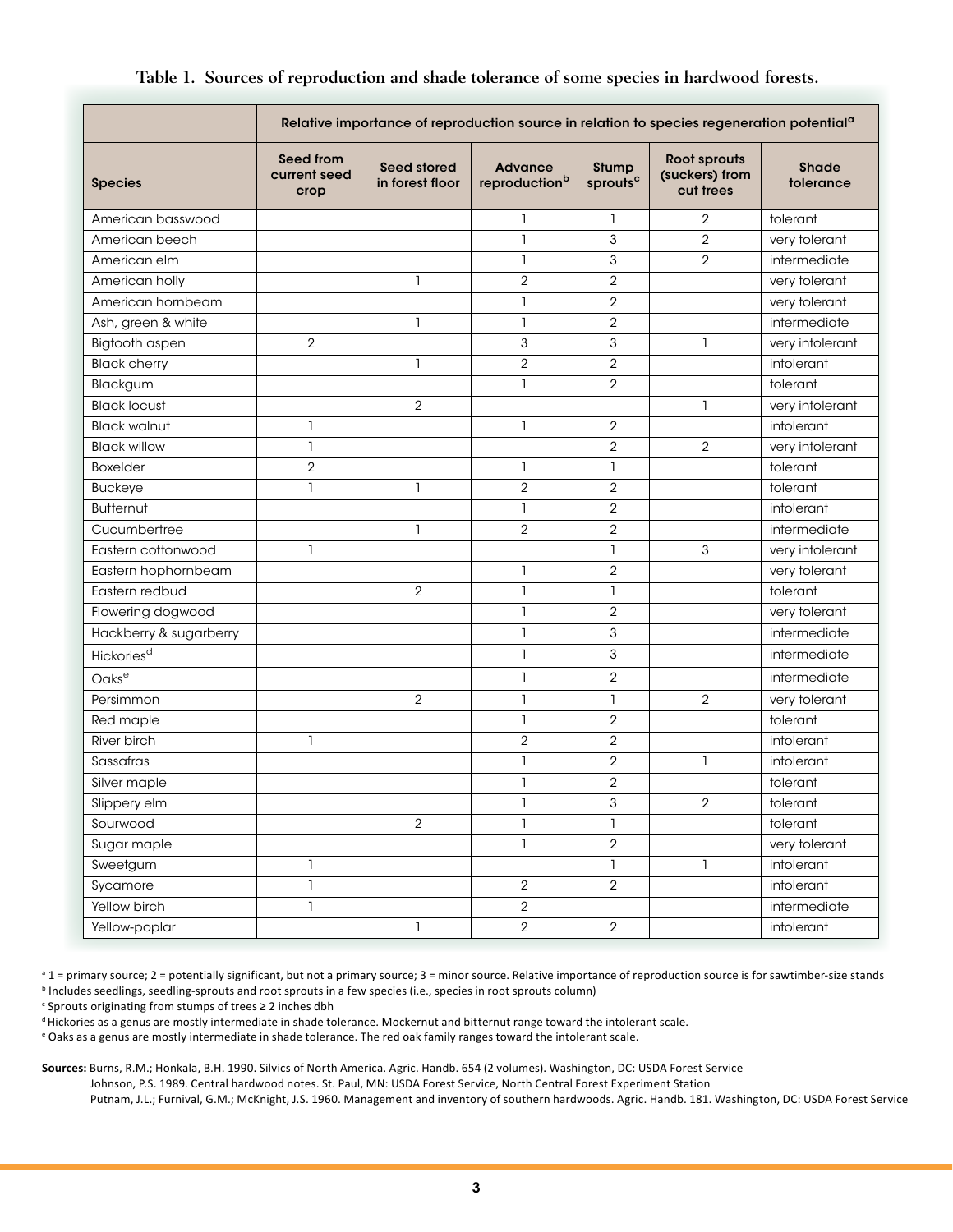Some seeds germinate and grow before the overstory trees are harvested. This "advance reproduction" of seedlings 5 feet tall or greater has a better chance of becoming larger with their head start in growth over those that begin from seed or from sprouts after the harvest. Slow-growing seedlings, such as oaks and hickories, rely on advance reproduction to assert themselves in the regenerating stand.

## Control of Undesirable Vegetation

 Several techniques are available to deaden stems of undesirable species. Cutting, physically girdling or frilling will kill the aboveground portion of the tree, but will not control stump or root sprouting. Use of herbicides is the most dependable method to kill stumps and roots and prevent sprouting. The most effective herbicides for controlling perennial plants are those which are translocated to the roots. If the roots of the plant are killed by the herbicide, then sprouting does not occur.

 Prescribed burning has often been proposed as a tool to control undesirable vegetation. Burning is non-selective and kills the aboveground portion of plants. However, burning has little impact on the underground root system. Most hardwoods have the capability to resprout prolifically after burning, as indicated in Table 1. Repeated burning on a 1- to 3-year interval may influence the decline of some species for time periods of 10 or more years, depleting the stored energy in root systems. However, the stand also has lost 10 or more years of potential growth while the composition is being adjusted to desired species. Research in eastern Kentucky suggests that single and repeated prescribed fire had little effect in promoting oak compared to other species (Alexander et al. 2008; Blankenship and Arthur 2006). Burning will aid in bringing all vegetation back to the same stage of development (bare ground) and creating seedbed conditions that may enhance germination of seed. Then seeds and sprouts have an equal opportunity to compete for resources.

Research on prescribed burning to date has not indicated that burning carries any preferential species advantage and could even support sprouting and growth of undesirables at the expense of more desirable species.

## Herbicide Application Methods

 Most herbicides for site preparation of hardwoods are applied on a stem-by-stem basis by hand equipment such as backpack sprayers and squeeze bottle sprays. The most common treatments are directed foliar sprays, basal bark applications, tree injection and cut-stump sprays. The size of the target stem to be controlled will influence the application method used (Table 2).

## **Directed Foliar Sprays**

 Foliar spraying is one of the easiest herbicide application techniques. The herbicide is sprayed on the foliage, absorbed and transported within the plant to disrupt physiological processes that eventually kill the plant. Sometimes a surfactant needs to be mixed with the herbicide to promote adherence and spread of the herbicide spray on the foliage. Often with foliar sprays, the foliage is killed before the herbicide has a chance to be transported to other places within the plant. Thus, care must be taken to apply the herbicide during the correct time and plant stage to affect the entire plant. Otherwise, treated trees or plants will re-sprout and the herbicide treatment suspends plant growth, but does not kill it.

 Proper calibration of spraying equipment and use of appropriate spray tips (full cone, adjustable cone or flat fan) on backpack sprayers are necessary for effective spraying. Inaccurate calibration often leads to either under- or over-application of the herbicide, each having consequences in desired plant control and cost. Direct foliar spraying is also the technique with the greatest chance of damage to non-target plants. Most herbicides for hardwood control are non-specific and affect most broadleaf

| <b>Application Method</b>      | <b>Effective Size of Target Stems</b>        |  |  |
|--------------------------------|----------------------------------------------|--|--|
| Directed foliar spray          | Less than 6 feet tall                        |  |  |
| <b>Basal bark applications</b> | Less than 3 inches in diameter               |  |  |
| Tree injection                 | All sizes greater than 1 inch in<br>diameter |  |  |
| Cut stump spray                | All sizes                                    |  |  |

## **Table 2. Method of herbicide application that is appropriate for the size of target stem to be controlled.**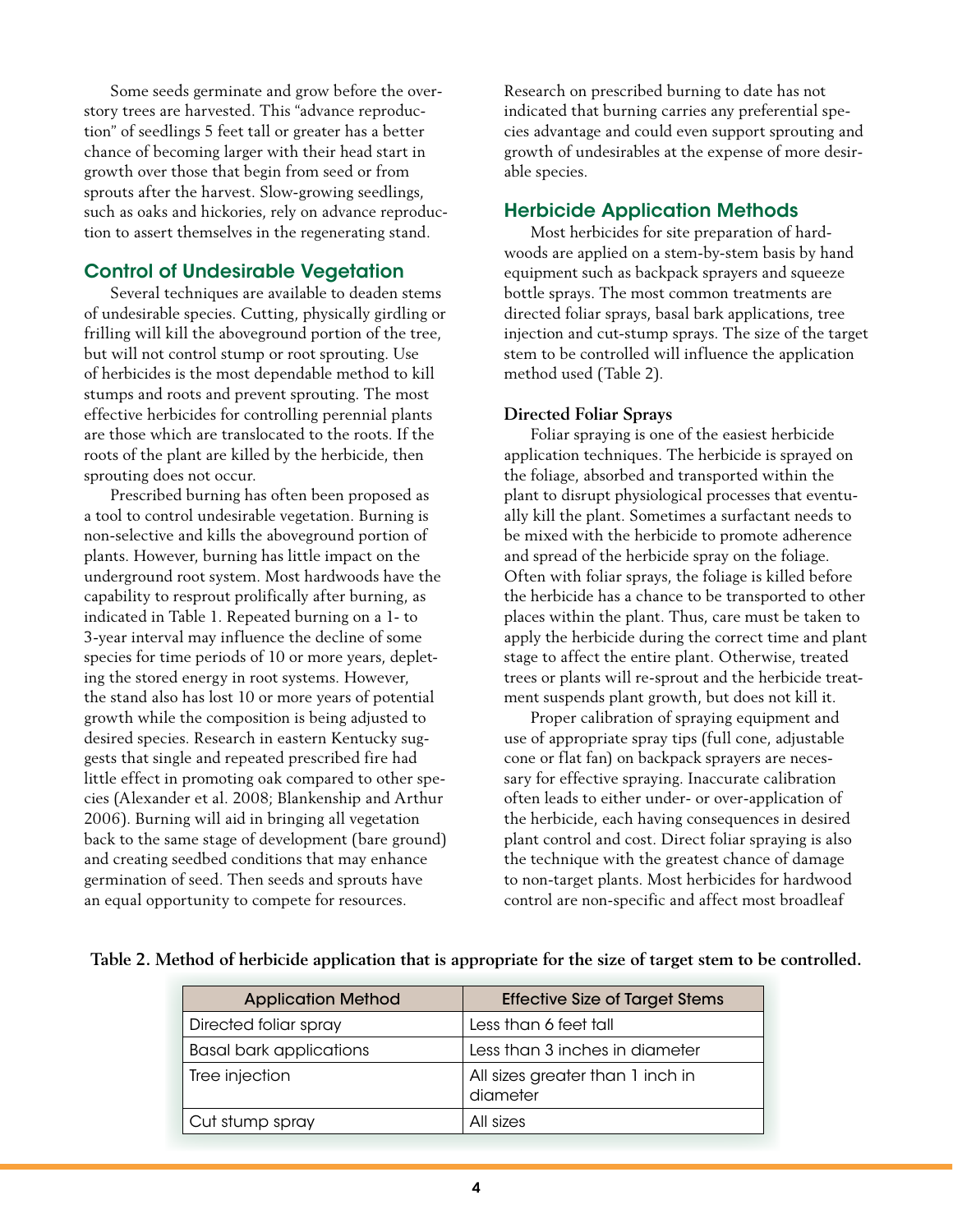

*When using a backpack sprayer, Personal Protective Equipment (PPE) is necessary for safely applying herbicide.*

foliage. Direct spray can harm adjacent desirable species through poor directional spraying, volatilization, drift from wind, drip from overspraying target plants and poor timing. Timing of application is at full leaf emergence in the summer through the growing season when leaves begin to senesce near the end of the growing season (early September), reducing the effectiveness of the foliar spray. The general recommendation is not to use direct foliar spraying because of the chance of affecting desirable plants.

 Directed sprays can influence non-target broadleaf plants even with the best application procedures. The choice of herbicide will depend on the target species or the spectrum of target species, because many of the herbicides have different impacts on various species. This technique has more application in the release of conifers when the hardwood competition is less than 6 feet tall, not in the site preparation for hardwood regeneration unless the species controlled are small (less than 3 feet tall) and accessible with a backpack sprayer.

## **Basal Bark Applications**

 Once the plants to be controlled are larger than 6 feet tall, where foliar sprays are impractical or unsafe, basal bark treatments are often used. A streamline basal spray is most often applied on stems less than 3 inches in diameter at breast height (DBH). The streamline or thinline herbicide is sprayed in a band 1 to 2 inches wide on the lower 12 inches of the stem. Although the spray does not necessarily encircle the entire stem during application, the herbicide mixture should penetrate and

spread to encircle small stems. Control of larger trees greater than 3 inches DBH and having thicker bark is more difficult for herbicide spread and penetration. Thus, a full basal treatment where the entire tree circumference is sprayed with a broader band (more herbicide) is required. To determine the efficiency and effectiveness of the herbicide application, the prescribed basal bark treatment should be tested, and the range of species and stem sizes that might be encountered should be considered.

 The advantage of these treatments is that they deliver herbicide directly to the target tree with little chance of the non-target trees being affected. Applications are usually made during the later part of the winter, February and March, when leaves do



*A thin stream of herbicide is applied to a red maple stem as a basal bark treatment.* 



*A broader band of herbicide is applied to a large red maple sprout clump.*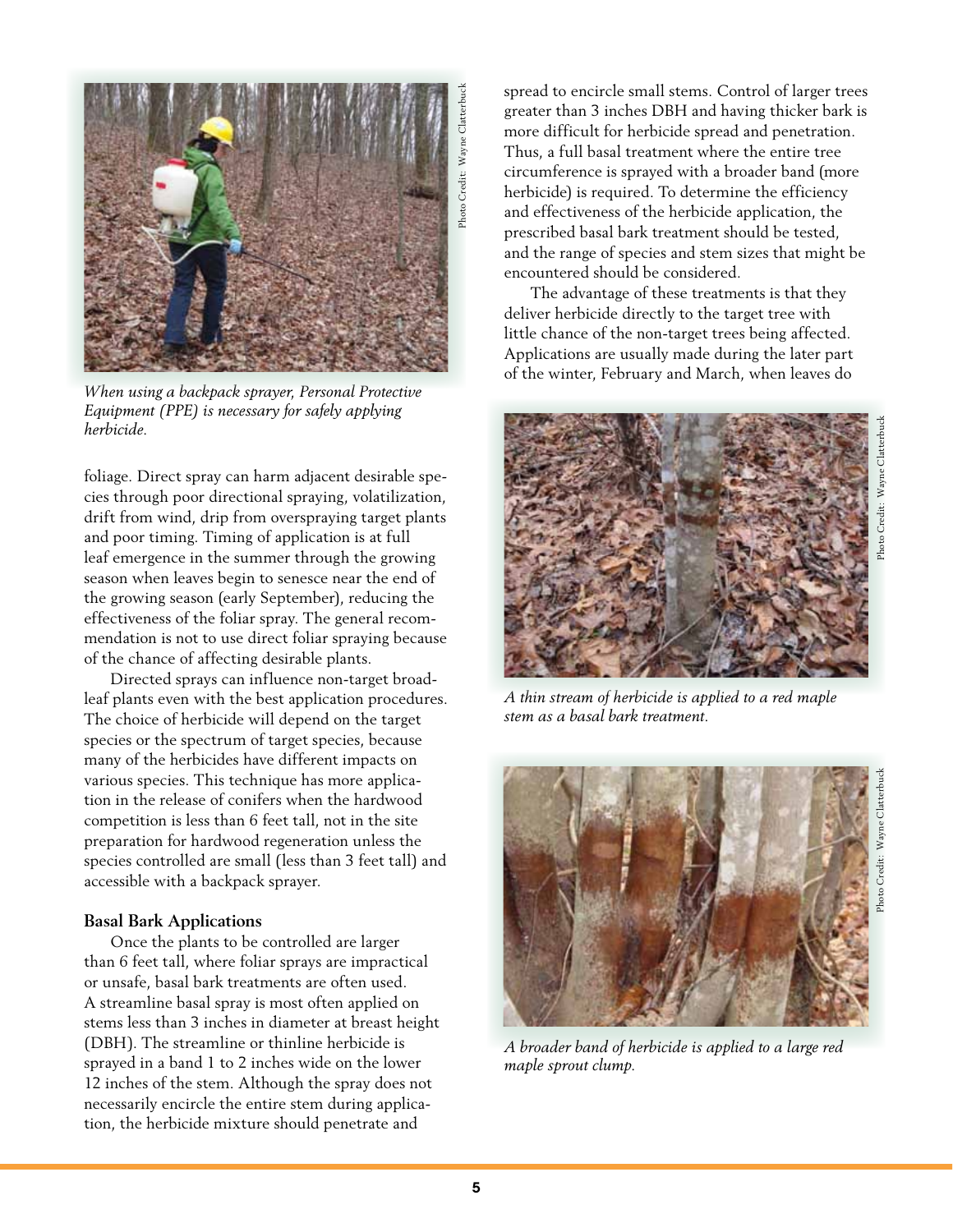not hinder spraying. The herbicide is mixed with an oil carrier that allows the mixture to spread and penetrate the bark. Once inside the bark, the herbicide is translocated throughout the plant.

#### **Cut-stump Sprays**

 Cut-stump treatments are particularly effective on larger stems/stumps that might have the propensity to sprout. Herbicides are applied to the freshly cut surface of the stump. Application should occur within an hour of the cut so the tree can absorb the herbicide before it tries to seal the cutting injury. Herbicide is applied from a backpack sprayer or handheld spray bottle. Only the outer 1 or 2 inches of the circumference of the stump surface should be sprayed. Most of the conducting tissue of the stump/ tree is in this area. The herbicide is absorbed and translocated to the roots.

 If herbicide is not applied to the stump for more than an hour after the cut, spray the bark on the outer edge of the stump surface for the entire circumference. This application would then need to penetrate the bark for the herbicide to get inside the tree and be translocated, similar to the basal bark treatments discussed earlier.

## **Tree Injection**

 Tree injectors, "hypo-hatchets" (Hypo-Hatchet® tree injector) and hack-and-squirt are all tools for application of herbicide into the tree through a cut surface. Tree injectors and hypo-hatchets have fallen into disfavor because they are difficult to use and maintain. Hack-and-squirt is simple and easy because it only uses a hatchet and a squirt bottle (or backpack sprayer) that are easily carried in the



*Hack-and-squirt is a method that places a measured amount of herbicide into trees through frills or small incisions in the bark.*

woods. The ax is used to cut through the bark of the tree (usually waist-high) into the sapwood creating a downward notch, and then the herbicide is applied via the squirt bottle into the notch. The spray/squirt should be calibrated to ensure the correct amount of herbicide is delivered. Several notches should be equally spaced around the stem of the tree, depending on the size and species of the tree and the herbicide used. On some hard-to-kill species, a continuous frill or girdle with herbicide applied within may be required.

 Tree injection has the advantage that almost any size tree can be killed and that the herbicide is delivered to the inside of the target tree. The herbicide is contained, transported and broken down in the tree with little chance of movement to non-target plants. Herbicides for tree injection can be applied at most times of the year except during times of heavy sap flow in late winter and early spring before leaf emergence and during droughts in late summer. Watersoluble forms of herbicides are most commonly used to obtain the greatest movement of the herbicide within the tree.

 Recent information from Londo et al. (2008) suggests that only one or two frills with injections of imazapyr solution are required to kill many hardwood species from 4 to 6 inches DBH. The method greatly reduces the time and effort required for injection if the tree species is susceptible to imazapyr. A 6-inch tree (18-inch circumference) would require six or more frills spaced 2 inches apart for effectiveness. Read the herbicide label to ascertain methodology and species effectiveness. However, a unique characteristic with imazapyr is the relatively long time it takes to kill the tree after application. After imazapyr is applied, trees will lose some foliage, remaining leaves are small and trees generally have an abnormal or sickly appearance during the first growing season. Complete effectiveness of the herbicide does not appear until the second growing season after treatment.

 Continuous frills that girdle a tree or double girdling with a chainsaw can be accomplished to top-kill trees without herbicides. However, the effectiveness can be increased by using herbicides. With herbicides, the chemical is translocated to the roots, killing the roots and preventing sprouting. Girdling trees without herbicides is generally less dependable (particularly with hard-to-kill species, such as dogwood, red maple, hickories and beech), and requires more time and labor to completely girdle the tree. Additionally, safety is a consideration when walk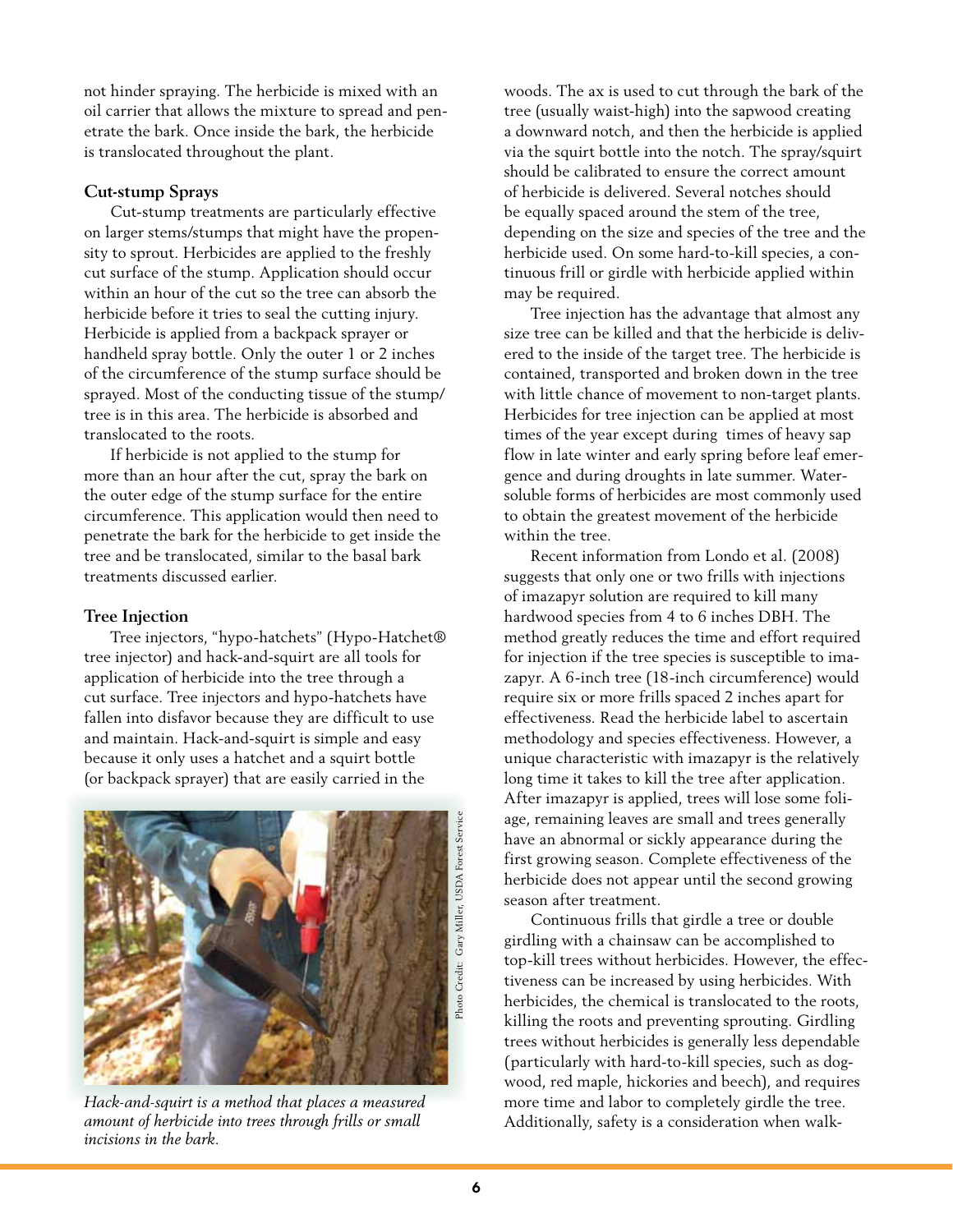ing through the woods with a chainsaw and using a chainsaw on many small-diameter trees.

## Herbicides Used as Site Preparation for Natural Hardwood Regeneration

 Herbicides listed are those that are commonly used to control competing or undesirable trees when conducting site preparation for natural hardwood regeneration, guiding the existing regeneration pool toward more desirable species. The herbicides listed have forestry labels. The information given is a guide that was synthesized from several sources (Moorhead 2010; Stringer 1999; Everest and Patterson 1997) and should assist in selecting the best herbicide to accomplish the objective or task.

 This publication gives information on herbicides that would control undesirable woody vegetation in forested areas and that have forest-use herbicide labels. Grasses, vines and many herbaceous plants could impair the establishment and growth of regenerating tree species and require control. If herbicides are used to control these annuals and perennials in forested situations, be careful that the herbicide is labeled for use in forests. Several herbicides commonly are used in non-crop or non-timber situations for site preparation prior to reforestation. These

herbicides should not be used when trees are present on the site unless they are labeled for forestry use.

 The herbicide information given should not supplant the herbicide label. **Read the entire label before using any herbicide**. The label contains information for use of the herbicide, procedures for application, and personal and environmental safety considerations. The effectiveness of the herbicide in controlling different species and species tolerance to the herbicide is described on the label. When to apply the herbicide for best effectiveness is also listed. Due to the high potential for herbicide splash associated with tree injection operations, particularly hack-and-squirt, eye protection and protective clothing (personal protective equipment – PPE) should be worn during application, regardless of the herbicide used. **Danger** and **Warning** are specific words used in pesticide licensing to alert users of potential effects. The following signal words are in order of decreasing severity: Danger, Warning and Caution. For most herbicides used in forestry operations, danger and warning signal words relate to potential for eye injury. Wear PPE and approved eye protection during mixing, filling and application of herbicides. For more information on the environmental safety of herbicides, refer to McNab (1997).

**1. Common Name (Trade Name):** Imazapyr (Arsenal/Chopper) **Recommended Time of Application:** August – March **Primary Application:** Cut Stump, Tree Injection **Mode of Action:** Branched Chain Amino Acid Inhibitor **Method and Mixture:**

> Cut Stump: Use diluted solution of 6 oz. Arsenal AC + 1 gal. of water. Brush or spray onto cambium area inside the bark of freshly cut stump. Review specific herbicide labels for recommended rates.

 Tree Injection: Apply 1 ml of diluted Arsenal AC solution into frills placed at 2-inch intervals around the tree. If concentrated solution of Arsenal AC (25%), make one frill for every 3 inches in tree diameter and apply 1 ml of solution in frill.

**Species Tolerant:** Hollies, winged elm, hawthorn and legumes such as black locust **Application Exposure:** Caution

**Comments:** (a) Cost per gallon is relatively high, but reduced application requirements make application costs lower and cost-effective.

> (b) Effectiveness occurs in the second growing season after treatment. During the first growing season, trees will lose some foliage and appear sickly; leaves will be small and may exhibit abnormal leaf shapes and color.

 (c) Leakage from roots can damage non-target plants. Herbicide is persistent in soils and will kill seedlings. Care should be taken not to spill herbicide during application.

 (d) Especially effective on sassafras, sweetgum, red maple, sumac and oaks.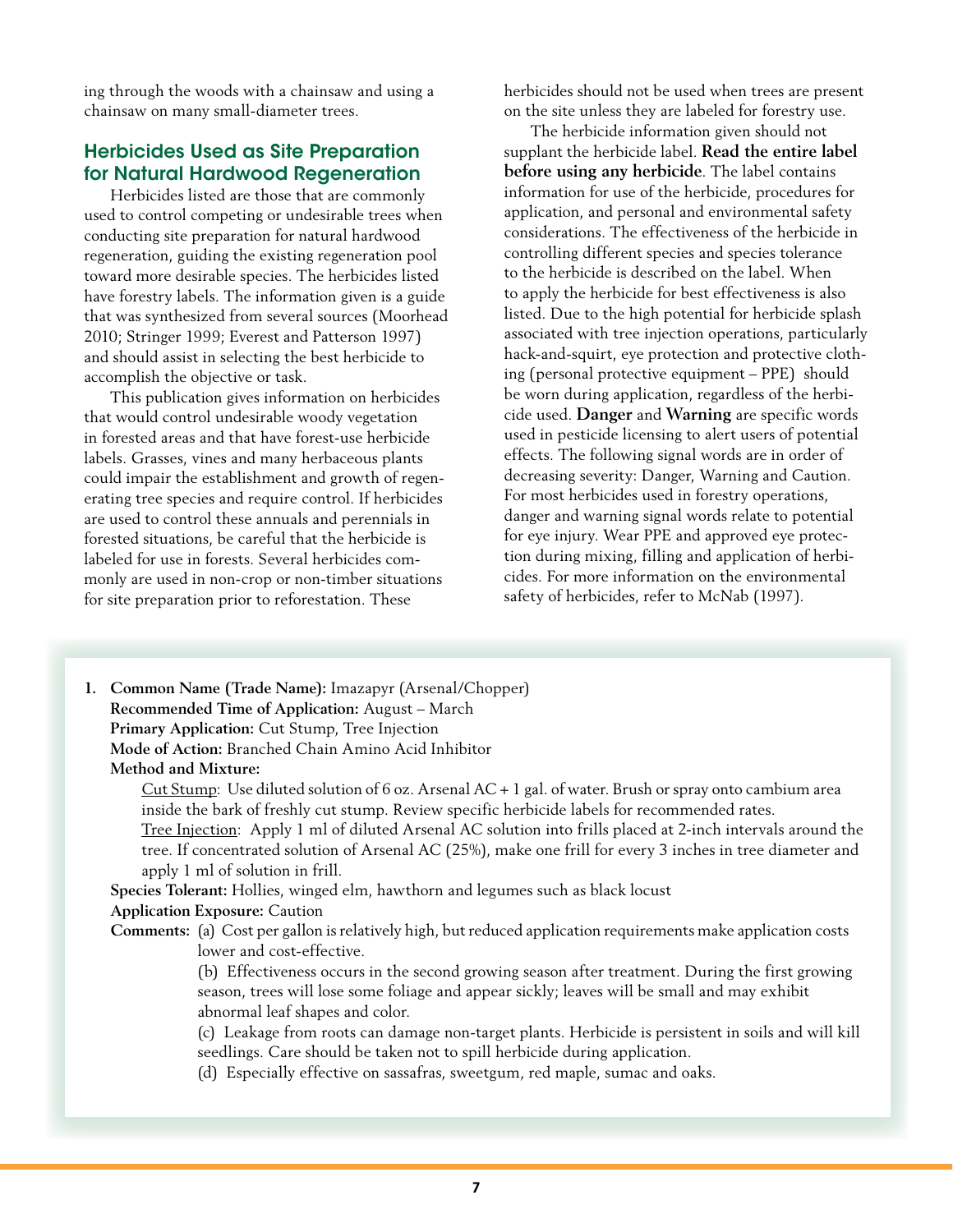**2. Common Name (Trade Name):** Glyphosate (Accord)

**Recommended Application Time:** Late summer to early fall

**Primary Application:** Cut Stump, Tree Injection, Foliar

**Mode of Action:** Aromatic Amino acid Inhibitor

**Method and Mixture:**

 Cut Stump: Use undiluted or 1:1 with water. Spray or brush on cambial area of freshly cut stump.

 Tree Injection: Use undiluted or 1:1 with water. Make one frill per 2 inches of DBH; apply herbicide at rate of 1 ml per frill.

Foliar: Use a 5 to 10 percent solution for directed spray of woody brush and trees. Refer to label for rates and surfactant recommendations. Herbicide is non-selective and drift is common, which can damage desirable plants.

**Species Tolerant:** Hollies, hickories, red maple, blackgum, dogwood

**Application Exposure:** Warning: Eye irritant

**Comments:** (a) Non-selective and can kill non-target species.

 (b) Many trade names and formulations. Read the herbicide label. Use forestry label for forestry operations.

 (c) Effective control of dogwood, sweetgum and blackgum.

**3. Common Name (Trade Name):** Hexazinone (Velpar) **Recommended Application Time:** Summer **Primary Application:** Tree Injection **Mode of Action:** Photosynthesis Inhibitor **Method and Mixture:** 

 Tree Injection: Apply 1 ml of undiluted Velpar L in frills spaced 2 inches apart.

**Species Tolerant:** Yellow-poplar, hornbeam, sassafras, sumac

**Application Exposure:** Danger: Wear eye and protective clothing

**Comments:** (a) Controls hard-to-kill species including sweetgum, red maple, red oaks, hickories, honeylocust and black cherry.

- (b) Danger rating for application.
- (c) Will move in the soil.

**4. Common Name (Trade Name):** Picloram + 2,4-D (Tordon RTU, Pathway) **Recommended Application Time:** Any time except early spring during sap flow **Primary Application:** Cut Stump, Tree Injection **Mode of Action:** Auxin Growth Regulator **Method and Mixture:**

 Cut Stump: Treat cambium layer inside bark on freshly cut stump surface with undiluted product. Tree Injection: Apply 1 ml of undiluted Pathway or Tordon RTU in frills completely around the stem at 2-3 inch intervals.

**Species Tolerant:** Beech, red oak, maple, dogwood **Application Exposure:** Warning: Eye irritant

**Comment:** Can injure or kill non-target plants, particularly yellow-poplar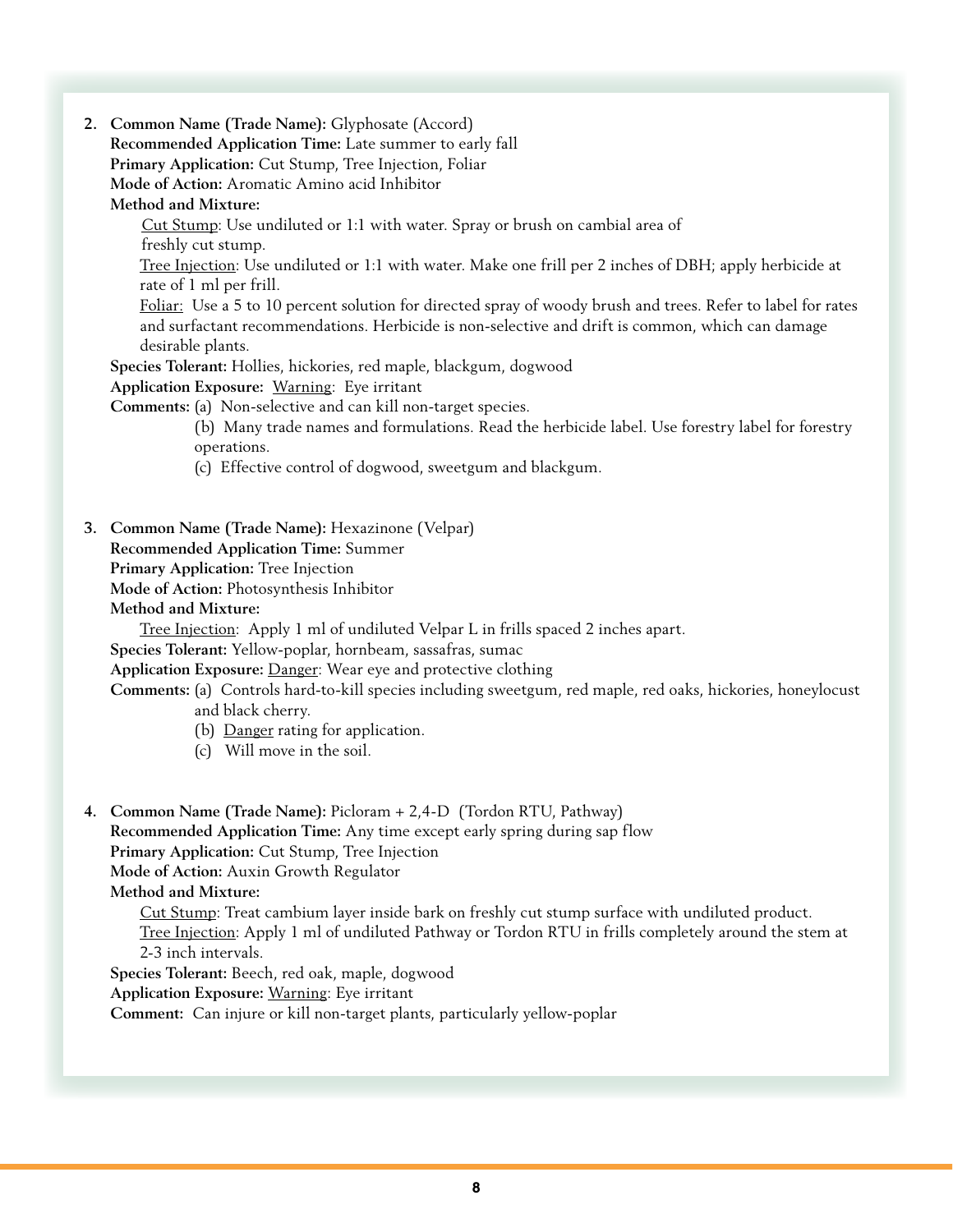**5. Common Name (Trade Name):** Triclopyr (Garlon 3A and Garlon 4) **Recommended Application Time:** Any time except early spring **Primary Application:** Garlon 3A --- Cut Stump, Tree Injection, Foliar

 Garlon 4 --- Cut Stump, Basal Bark, Foliar

**Mode of Action:** Auxin Growth Regulator

## **Method and Mixture:**

Cut Stump: Treat cambium layer inside bark on freshly cut stump surface with undiluted Garlon 3A or treat stump sides and cambial layer on cut stump surface with Garlon 4 (25% in diesel fuel). Tree Injection: Garlon 3A only. Spray 1 ml undiluted or ½ ml in a diluted, 1:1 ratio in water in frills spaced at 3- to 4-inch intervals around the stem.

 Basal Spray: Garlon 4 only. Mix 20-30% Garlon 4 with 70-80% oil. Apply as streamline (at least two streaks) across lower stem of hardwoods smaller than 3 inches DBH. Application can be at any time of year, but most effective six weeks before leaf expansion through June.

Foliar: Use as directed spray. Actions should be taken to minimize drift. The ester formulation (Garlon 4) provides better penetration and control of species with waxy leaves than the Garlon 3A amine formulation. Apply during growing season before leaf senescence and after leaf emergence (April – mid-Sept.).

Use 2-4% of Garlon 4 with an oil-water emulsifier or 2-5% of Garlon 3a with surfactant according to label instructions.

**Species Tolerant:** Depends on formulation and application. Red maple is fairly resistant to injections of Garlon 3A, but susceptible to basal spray of Garlon 4. Legumes less susceptible to Garlon 4.

**Application Exposure:** Garlon 3A --- Danger: Eye irritant

 Garlon 4 --- Caution

**Comments:** (a) The ester formulation of Garlon 4 provides better penetration of waxy leaf surfaces than the amine formulation of Garlon 3A.

 (b) Garlon 4 is the suggested product to use on streamline basal spray operations.

 (c) As with all directed foliar sprays, care should be taken to minimize drift to non-target species.

## **6. Common Name (Trade Name):** Triclopyr (Pathfinder II)

**Recommended Application Time:** Any time of year

**Primary Application:** Cut Stump, Basal Bark

**Mode of Action:** Auxin Growth Regulator

## **Method and Mixture:**

 Cut Stump: Apply undiluted product to stump sides and cambial layer on freshly cut stump surface, but not to point of runoff.

Basal Spray: Apply undiluted product in spray to stems less than 6 inches in basal diameter by wetting lower 12 to 15 inches of stem. Do not apply to point of runoff.

**Species Resistance:** Legumes, sourwood

**Application Exposure:** Caution

**Comments:** (a) Ready-to-use product, no mixing required as with Garlon 4. Contains a petroleum-based penetrant.

 (b) Can be applied any time of year.

 (c) Basal spray applications for stems from 3 to 6 inches.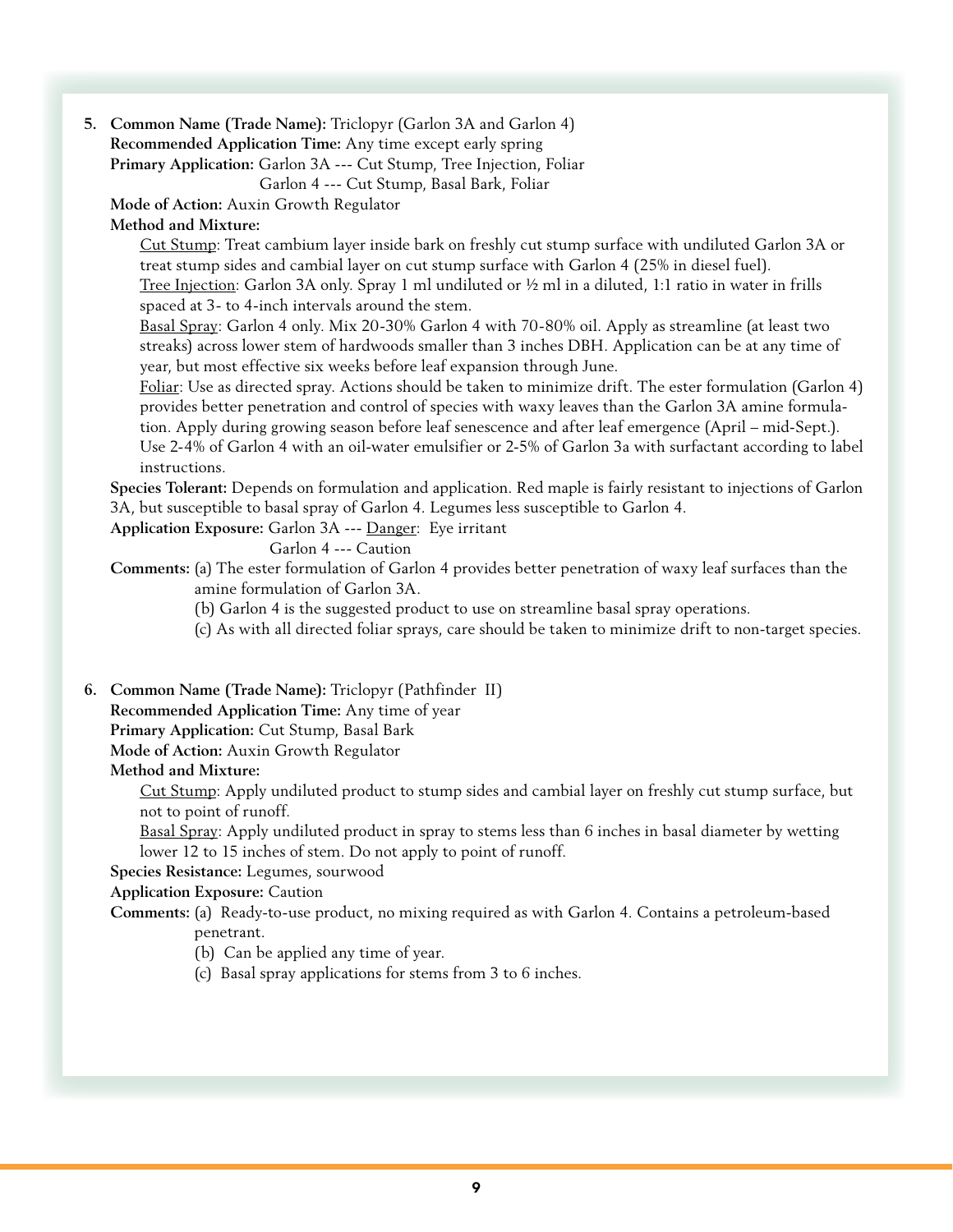7. **Common Name (Trade Name):** 2,4-D (various trade names) **Recommended Application Time:** Full leaf emergence through June **Primary Application:** Cut Stump, Basal Spray, Foliar **Mode of Action:** Auxin Growth Regulator

**Method and Mixture:**

 Cut Stump: Spray the bark and base of stump thoroughly, but not to point of runoff, with undiluted product. Ester formulation.

 Basal Spray: Spray and encircle the lower 18-24 inches of plant stem with undiluted product. Ester formulation.

Foliar: Use as a directed spray. Non-selective. Can apply either amine or ester formulations, usually as a 4 percent spray.

**Species Resistance:** Usually foliar applications weaker on blackgum, red maple, ash, dogwood and waxy leaf species.

**Application Exposure:** Caution: moderate eye irritation

**Comments:** (1) 2,4-D usually mixed with other products for broader spectrum species Control; rarely used alone.

> (2) Read label instructions carefully. Can be sold as an ester or amine formulation. Sold under various trade names. For forestry operations, make sure of forestry label.

#### Herbicide Statements

Personal and environmental safety --- To protect people and the environment, herbicides should be used safely. This is everyone's responsibility, especially the user. Read and follow label directions carefully before you mix, apply, store or dispose of an herbicide. According to laws regulating herbicides, they must be used only as directed by the label.

Herbicides in this publication --- Herbicides discussed in this publication were registered for the prescribed uses when printed and their use in this publication was provided as an example of herbicides that could potentially be used in site preparation of natural hardwood regeneration. Specific prescriptions must be determined by the user with a full knowledge of the application site, species involved and label information

Herbicide registrations are continuously being reviewed. Should registration of a recommended herbicide be cancelled, it would no longer be discussed, used as an example or recommended by the University of Tennessee or the University of Kentucky. Use of trade names in this publication is for clarity and information; it does not imply approval of the product to the exclusion of others, which may be of similar, suitable composition, nor does it guarantee or warrant the standard of the product.

## Summary

 Site preparation is commonly considered when planting trees to give them the best chance for survival and growth. The same should apply when natural regeneration will be relied upon after a forest harvest. Unfortunately, many timber harvests are conducted for short-term gain without much thought toward regeneration and future stand composition and growth. Reproduction should be surveyed and inventoried several years before the harvest to determine what is present. If desirable reproduction is present in sufficient size and number to populate the next stand, then the harvest can be conducted. If not, then site preparation should be conducted to control undesirable vegetation and to develop sufficient numbers and sizes of desirable species before

the harvest. Considering the different growth rates and reproductive mechanisms of the many hardwood species, the promotion of favored species usually entails control of undesirable or competing species.

 Herbicides are primarily used to control undesirable species during site preparation for natural regeneration. Various herbicides and application methods are available. Forest managers should develop prescriptions that best satisfy their management objectives during site preparation to promote the growth and development of desirable species and discourage undesirable species through the use of herbicides and various application methods. With adequate site preparation, stands should be in a condition to add value without additional management costs. Site preparation costs for natural regeneration may also qualify for reforestation tax incentives.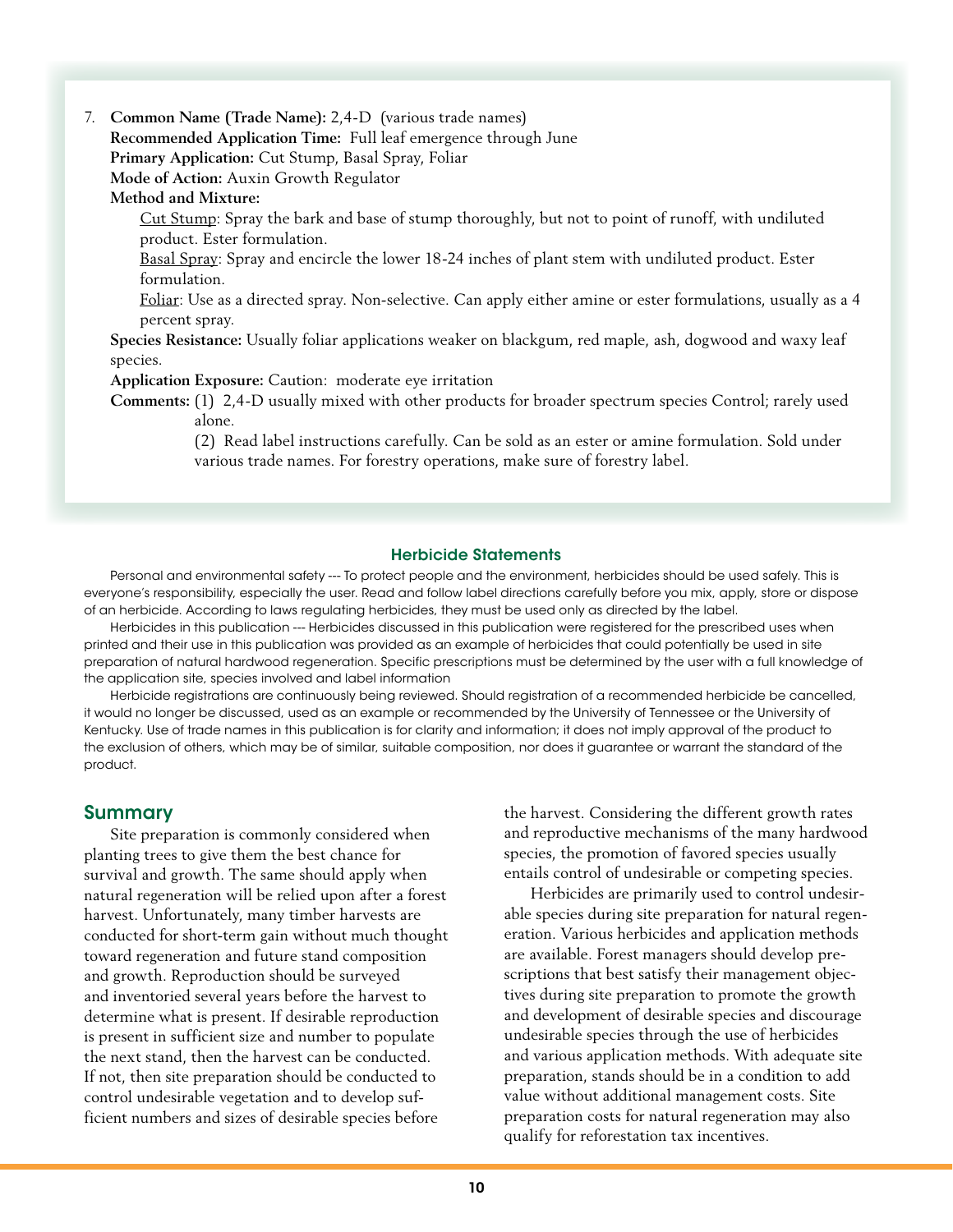## Literature Cited

Alexander, H.D.; Arthur, M.A.; Loftis, D.L.; Green, S.R. 2008. Survival and growth of upland oak and cooccurring competitor seedlings following single and repeated prescribed fires. Forest Ecology and Management 256:1021-1030.

Blankenship, B.A.; Arthur, M.A. 2006. Stand structure over nine years in burn and fire-excluded oak stands on the Cumberland Plateau, Kentucky. Forest Ecology and Management 225:134-145.

Everett, J.W.; Patterson, M. 1997. Brush control. Publication ANR-1058. Auburn, AL: Auburn University, Auburn Cooperative Extension System. 12 p.

Johnson, P.S. 1977. Predicting oak stump sprouting and sprout development in the Missouri Ozarks. Research Paper NC-149. St. Paul, MN: USDA Forest Service, North Central Forest Experiment Station. 11 p.

Loftis, D.L. 2004. Upland oak regeneration and management. P. 163-167 in Proceedings, upland oak ecology symposium: history, current conditions, and sustainability. Spetich, M.A. (ed.). General Technical Report SRS-73. Asheville, NC: U.S. Department of Agriculture, Forest Service, Southern Research Station. 311 p.

Loftis, D.L. 1990. The shelterwood method for regenerating oak in the Southern Appalachians. Forest Science 36:917-929.

Londo, A.J.,; Ezell, A.W.; Nelson, L.A. 2008. Tree injection with reduced labor requirements. Information Sheet 1573. Mississippi State, MS: Mississippi State University, Extension Service 2 p.

McGee, C.E. 1978. Size and age of tree affect white oak sprouting. Research Note SO-239. New Orleans, LA: USDA Forest Service, Southern Forest Experiment Station. 2 p.

McNab, K. 1997. Environmental safety of forestry herbicides. Publication ANR-846. Auburn, AL: Auburn University, Auburn Cooperative Extension System. 4 p.

Moorhead, D.J. 2010. Forest herbicides. 2010 Georgia Pest Management Handbook. Athens, GA: University of Georgia College of Agricultural and Environmental Sciences.

Rogers, R.; Johnson, P.S. 1989. Thinning sprout clumps. Central Hardwood Notes 6.12. St. Paul, MN: USDA Forest Service, North Central Forest Experiment Station. 3 p.

Stringer, J. 2006. Oak shelterwood: A technique to improve oak regeneration. Professional Hardwood Notes. Publication SP 676. Knoxville, TN: University of Tennessee Extension. 8 p.

Stringer, J.W. 1999. Herbicides for small scale forestry operations. Forestry Fact Sheet FORFS 99-9. Lexington, KY: University of Kentucky Cooperative Extension Service, College of Agriculture. 4 p.